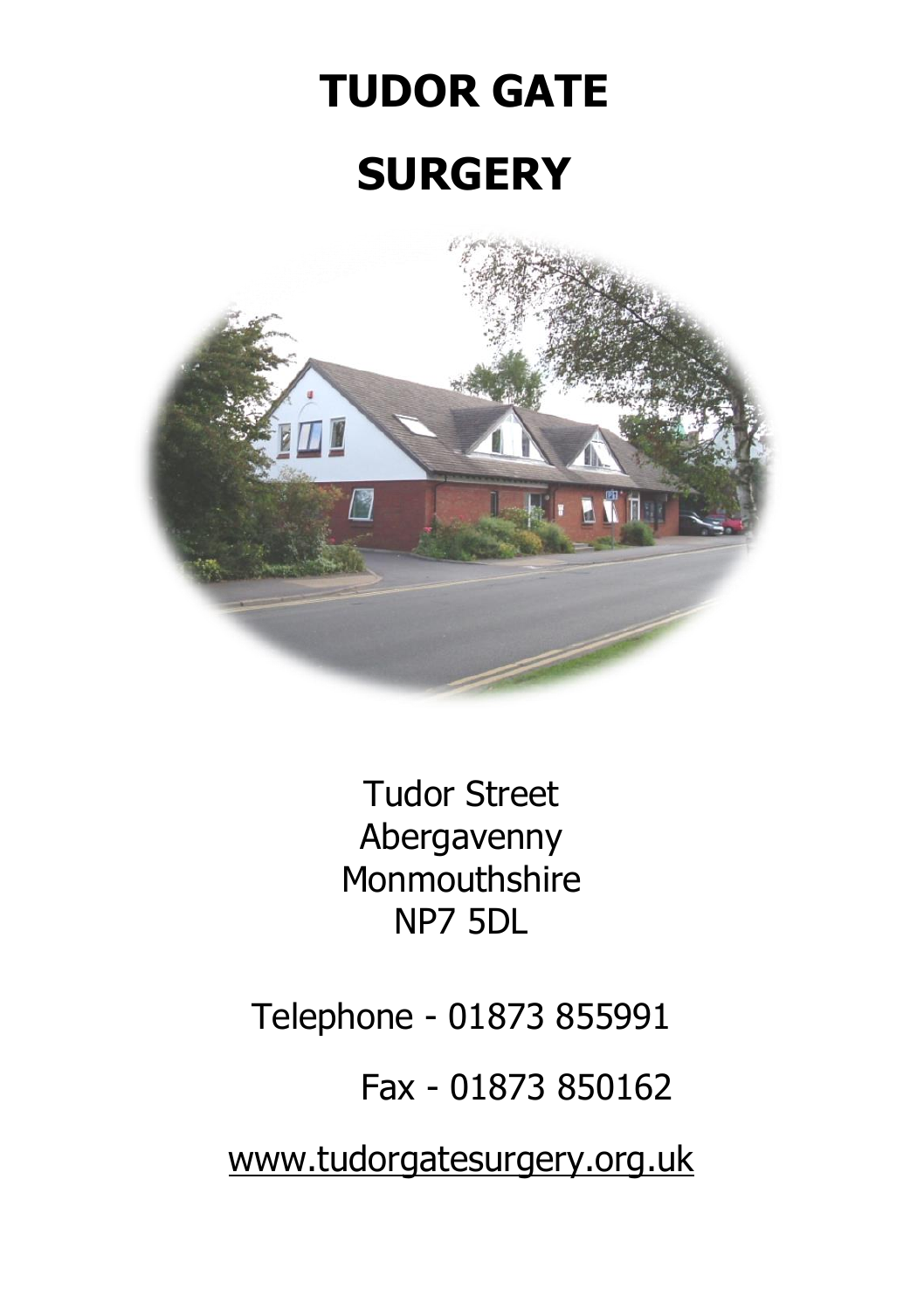# **Doctors at Tudor Gate Surgery**

DR SARAH NEVILLE

#### DR THOMAS CLOSE

#### DR SHADI ABDEL-GADIR

#### DR ALISA LLOYD

\*

#### DR ROSIE EDWARDS

\*

# **Practice Area**

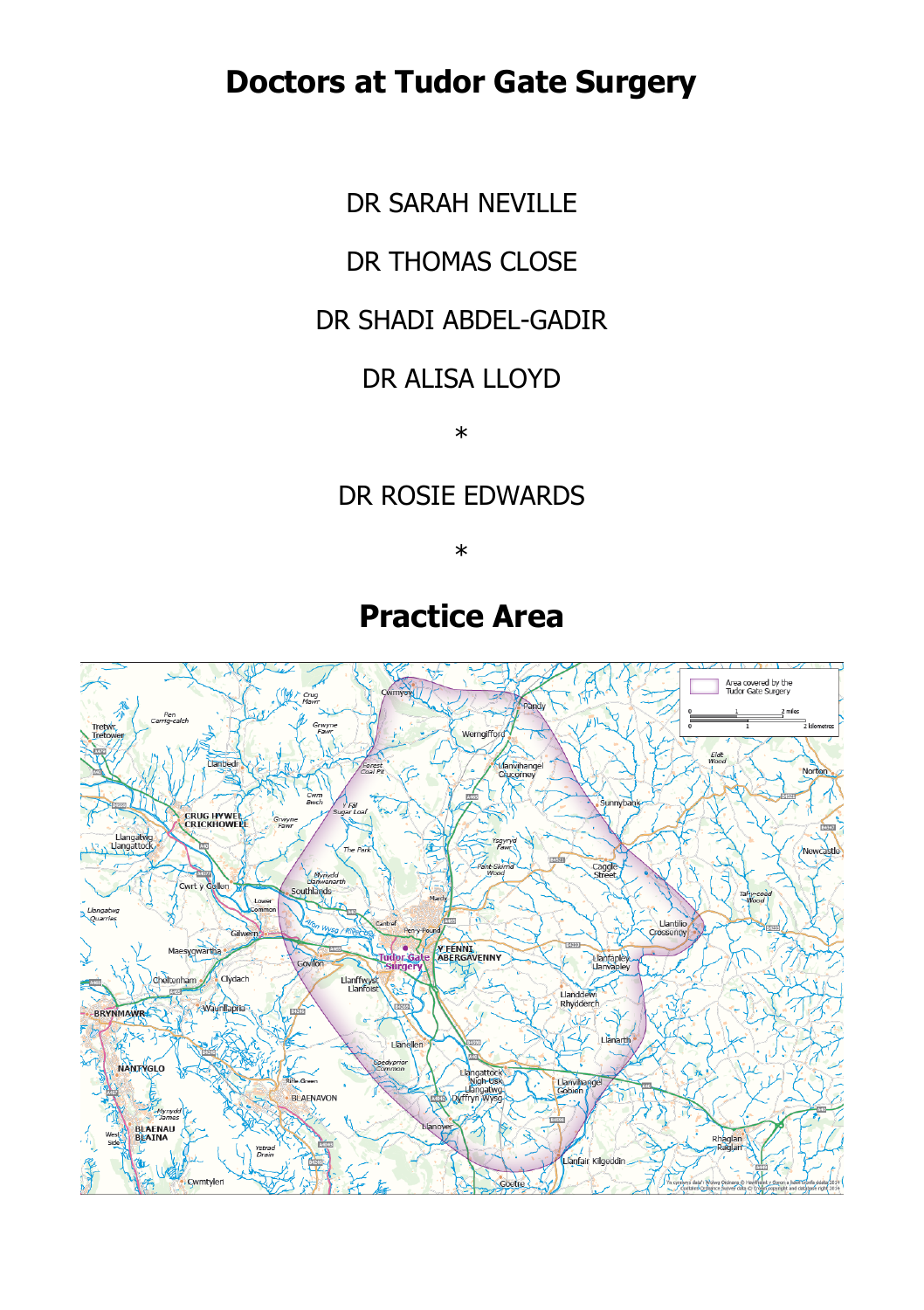# **Opening Times**

Reception – 01873 855991

|           | <b>OPEN</b> | <b>CLOSED</b> |
|-----------|-------------|---------------|
| Monday    | 8.00am      | 7.00pm        |
| Tuesday   | 8.00am      | 6.30pm        |
| Wednesday | 8.00am      | 6.30pm        |
| Thursday  | 8.00am      | 6.30pm        |
| Friday    | 7.30am      | 6.30pm        |

# Dispensary – 01873 736294

|           | <b>OPEN</b> | <b>CLOSED</b> |
|-----------|-------------|---------------|
| Monday    | 8.00am      | 6.00pm        |
| Tuesday   | 8.00am      | 6.00pm        |
| Wednesday | 8.00am      | 6.00pm        |
| Thursday  | 8.00am      | 6.00pm        |
| Friday    | 8.00am      | 6.00pm        |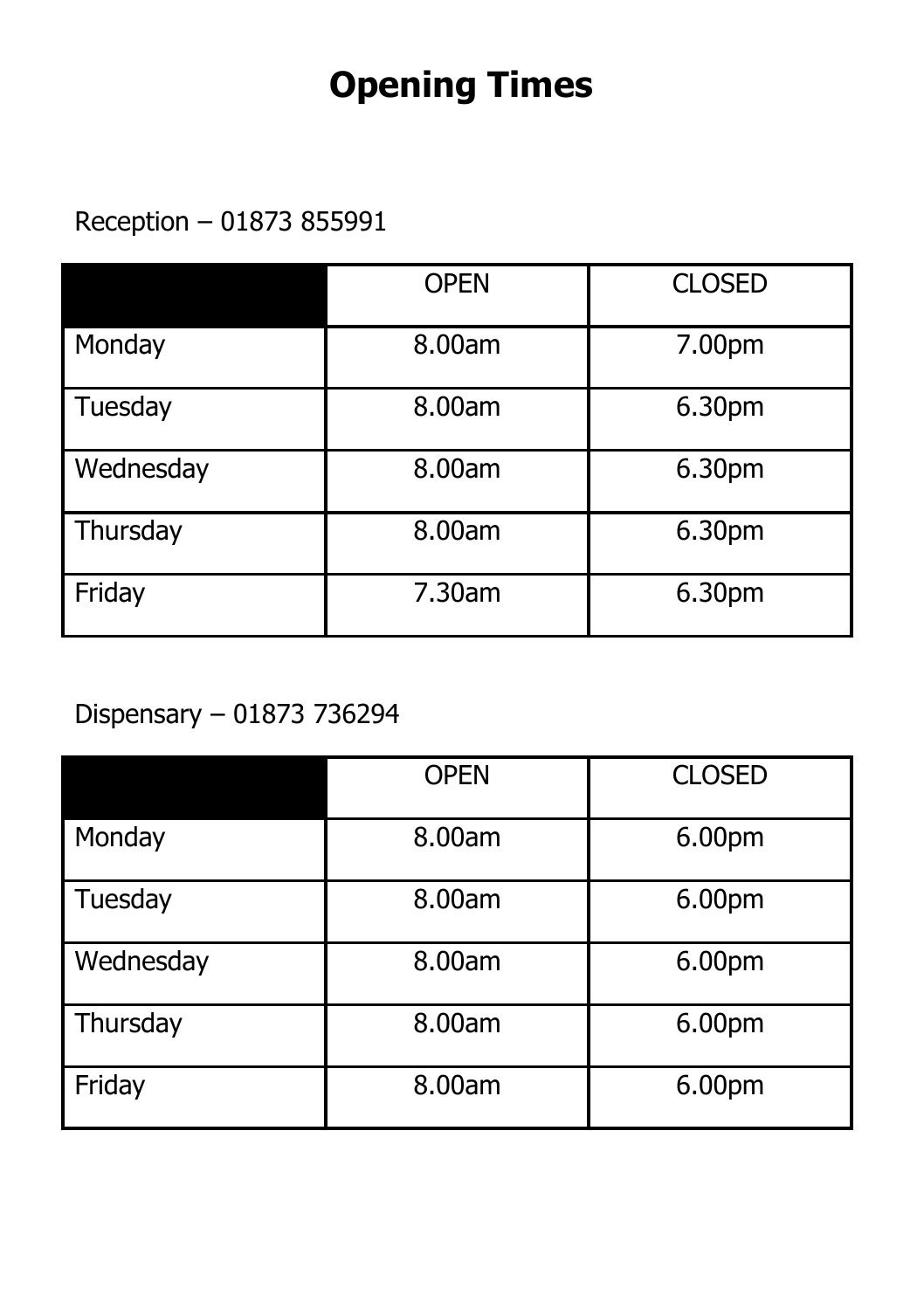# **New Patient Registration**

If you wish to register with Tudor Gate Surgery please complete a registration form and questionnaire together with proof of your address. You will be offered a registration check with the nurse/HCA. However, if you take regular prescription medicines, please arrange to see the doctor.

# **Change of Name/Address/Telephone/Email**

Please inform Reception if you change any of the above so that your records can be updated.

# **Patient Confidentiality**

We respect your right to privacy and keep all your health information confidential and secure. This information is only available to those involved in your care and you should never be asked for personal medical information by anyone not involved in your care. You have a right to know what information we hold about you. If you would like to see your record then please contact the Practice Manager.

# **GP Registrars**

We are a teaching practice with a GP Registrar attached to the practice. GP Registrars are fully qualified doctors who are gaining experience in General Practice.

# **Appointments**

Appointments can be made by telephone, in person, via email (for NON urgent appointments) or via My Health Online (please ask at Reception for more information on email or online requests). If you wish to make an appointment or request a home visit then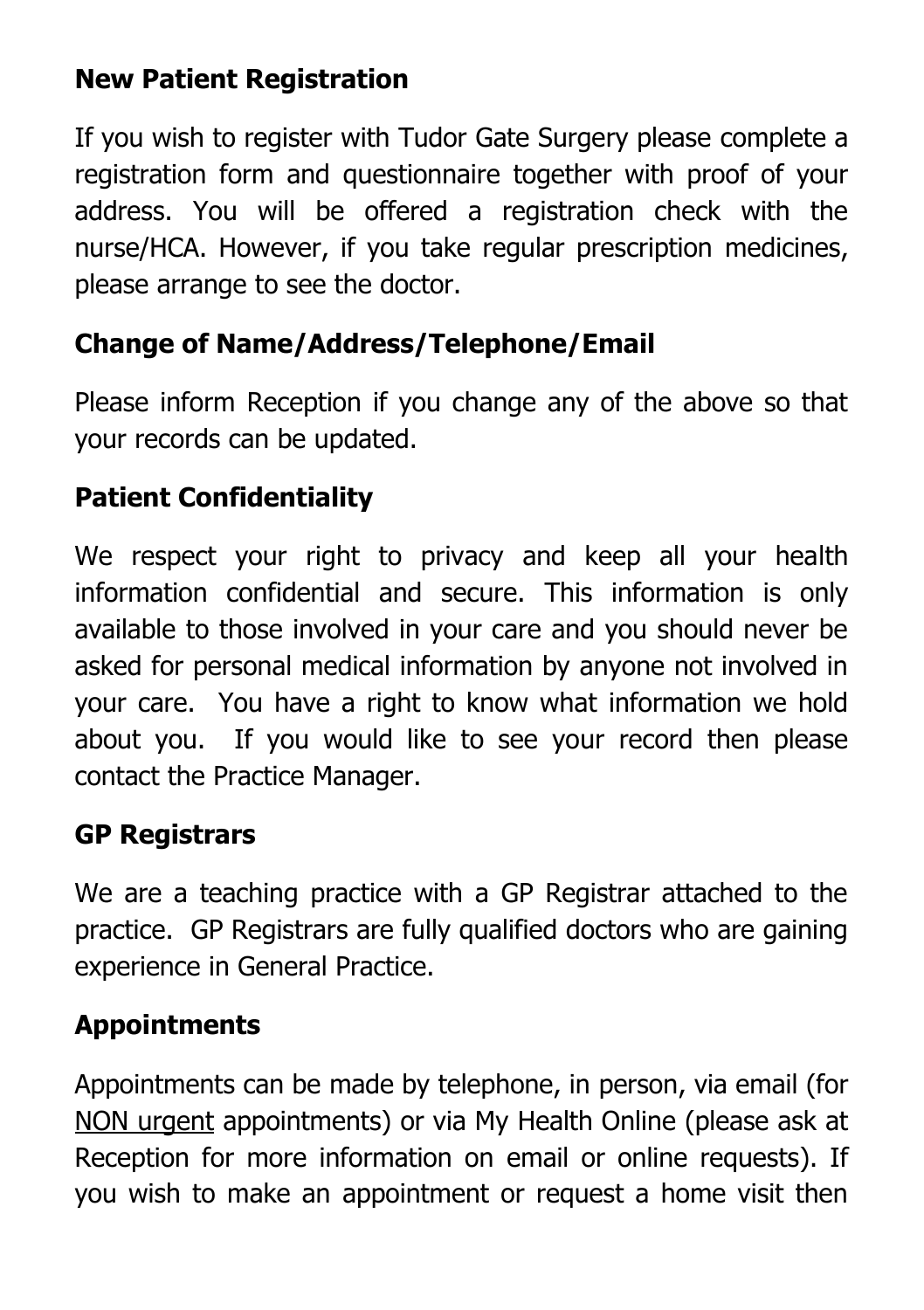please try to contact us before 10am. Phone lines are open from 8.00am.

Please be aware that the receptionist may ask you for details of your health problem to ensure you are booked with the appropriate clinician. You may therefore be advised to see a nurse instead of a doctor.

We have an excellent leaflet 'How to Get the Most Out of Your GP Appointment' that is available from reception.

#### **Cancellation of Appointments**

If you cannot attend your appointment for any reason please let us know as soon as possible, we can then offer the appointment to another patient.

#### **Home Visits**

Home Visits are for patients that are truly housebound or terminally ill. Patients should try to attend the surgery to avoid time constraints and where there is better access to support facilities. When a visit is necessary please make your request before 10am. The doctor may discuss your request with you before attending.

#### **Out of Hours Emergencies**

Aneurin Bevan University Health Board is responsible for providing the Out of Hours medical service. When the surgery is closed you can call 111 or call the surgery on 01873 855991 where your call will be diverted to Out of Hours care. The service runs from 6.30pm until 8.00am the following day and throughout the weekend.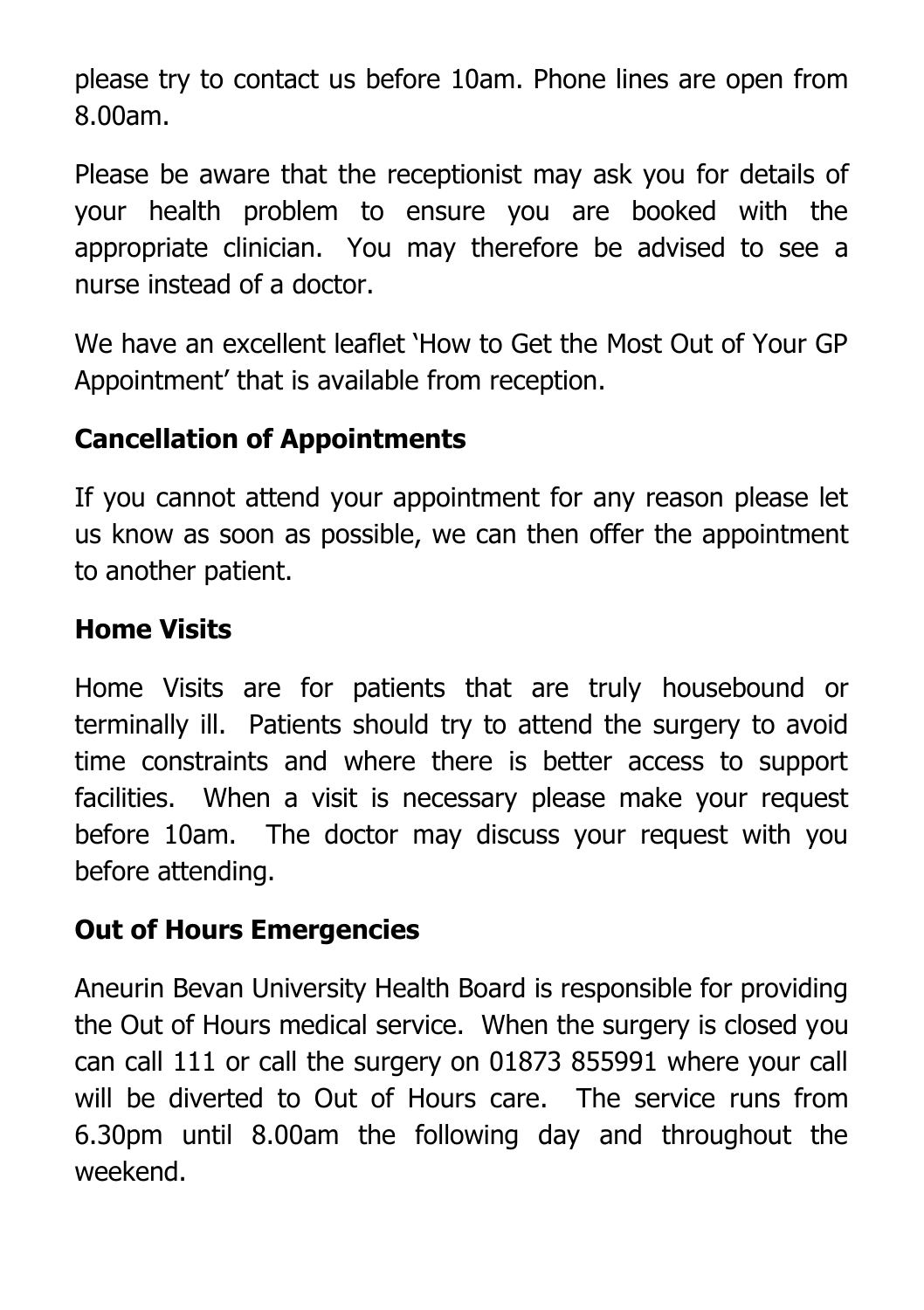If your request is for immediate life-saving emergency care then please ring 999 for an ambulance.

### **Dispensary**

The practice dispenses for rural registered patients. Please allow two working days for processing requests for repeat medication.

# **Repeat Prescribing**

Our prescription clerks will process requests for repeat medication for non-dispensing patients.

When you are given a repeat prescription you will have a tear-off receipt on the right hand side. Please use this tear off slip to order your repeats. No handwritten additions please!

Our prescription clerks are available for advice if you have a problem. Please note it takes two working days to process a repeat prescription request.

Repeat prescriptions can also be ordered via the My Health Online website. Please ask at Reception for more information.

#### **Test Results**

Please contact the surgery after 10 am when test results have been seen by your GP. Please note that it is your responsibility to contact the surgery for your test results as we do not routinely telephone patients. Data protection and confidentiality restrictions prevent us from giving test results to someone else on your behalf without your prior written consent. Please be aware that not all results arrive back at the surgery at the same time so you may be asked to contact us again after a few more days. When a doctor receives the result they will add a comment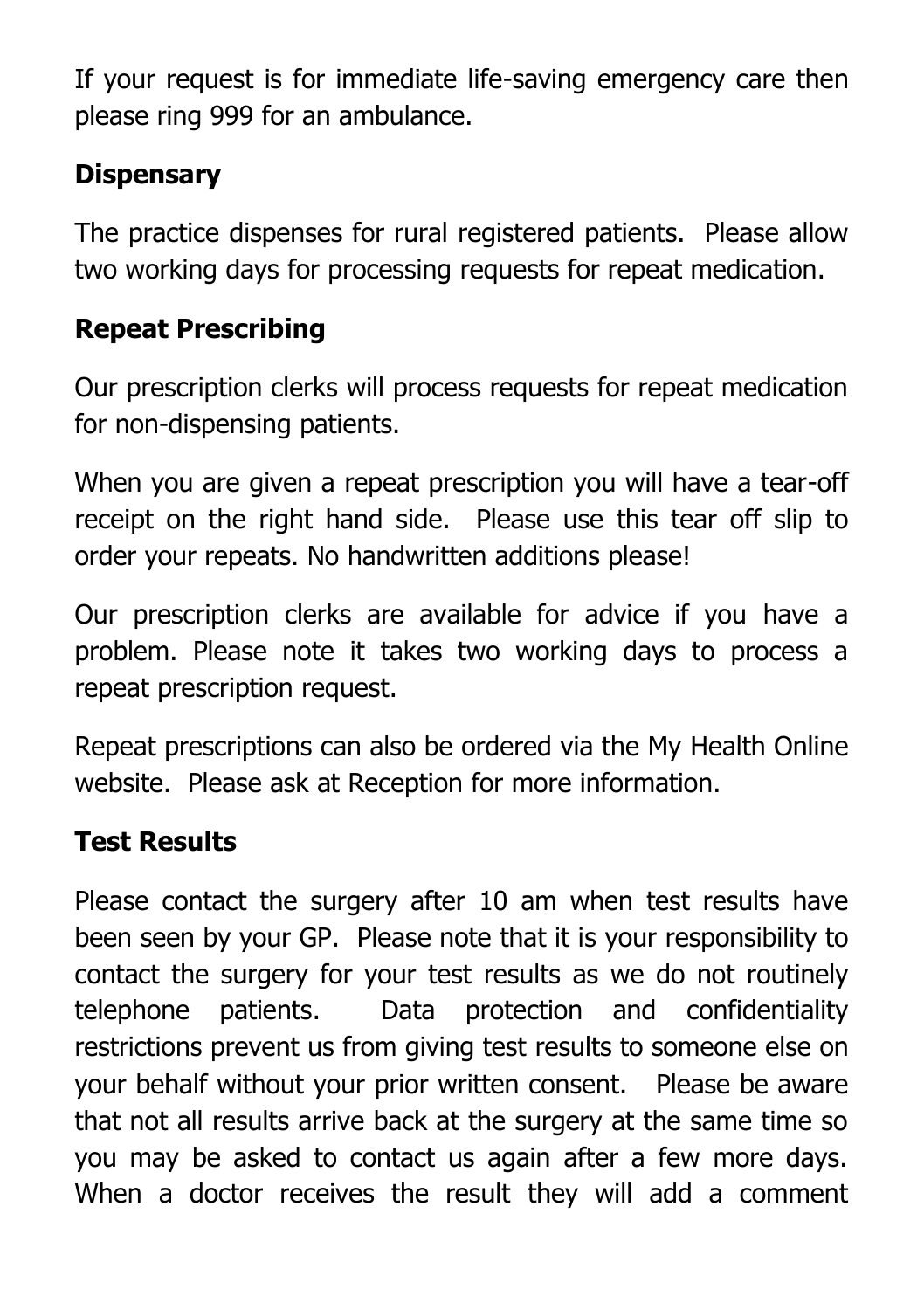against it. It is only this information that the receptionist is able to give to you.

# **Temporary Residents/Private Patients**

People that permanently reside in the UK are entitled to NHS treatment at a general practice as a temporary resident. Please complete the appropriate form prior to the consultation.

Access to NHS treatment is dependent on your usual place of residence and not on nationality, passport held or any other criteria. Temporary residents that need advice about travel are recommended to attend their usual GP surgery where they are registered for this information. A British National living abroad can be treated privately by the GP but will be charged for the consultation and any medication prescribed.

#### **Medical Certificates**

It is not necessary to see a doctor for a certificate in the first week of illness. Self-certification forms for the first 7 days of absence are available from reception, your employer or the post office.

We discourage employers, schools and colleges from requesting medical certificates. If a signed certificate is required to cover the self-certification period, this becomes a private service and a fee will be charged. If you have been in hospital, then the hospital staff will issue the certificate to cover any in-patient period prior to your discharge.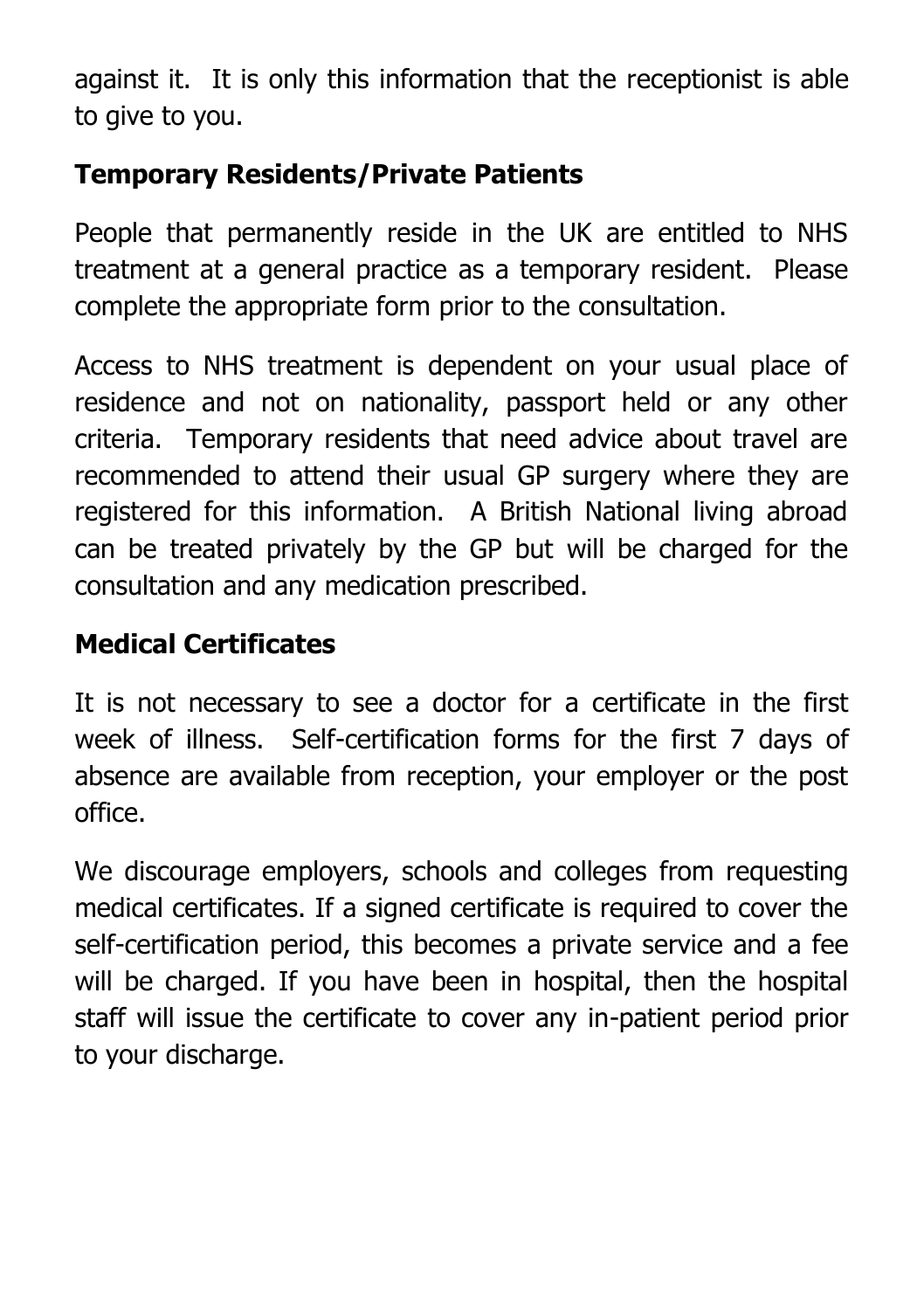# **Practice Services**

# **Family Planning**

Contraceptive advice is available from the nurses and doctors and a routine appointment should be made.

# **Ante-Natal Clinic**

Ante-natal clinics take place each Wednesday from 12.00pm until 3.00pm. The midwifery service run the clinic but a doctor is also available. Appointments are made routinely on booking for antenatal care. Midwives can be contacted on 01873 732974, 07946578717.

#### **Cervical Smear Tests**

All women aged between 25 and 64 years are offered a smear test every three years under the national screening programme. Appointments for cervical smear tests can be arranged with the nurse by contacting reception. These appointments can be made **on or after** the date stipulated on the letter sent to you by Cervical Screening Wales.

# **Health Screening Appointments**

Patients with chronic diseases such as asthma, diabetes, coronary heart disease and hypertension are invited by letter to attend an appointment for chronic disease management.

# **Minor Surgery**

This is performed at the surgery by some of the doctors. Various problems can be treated, such as injection of painful joints and removal of certain skin lesions ask your GP.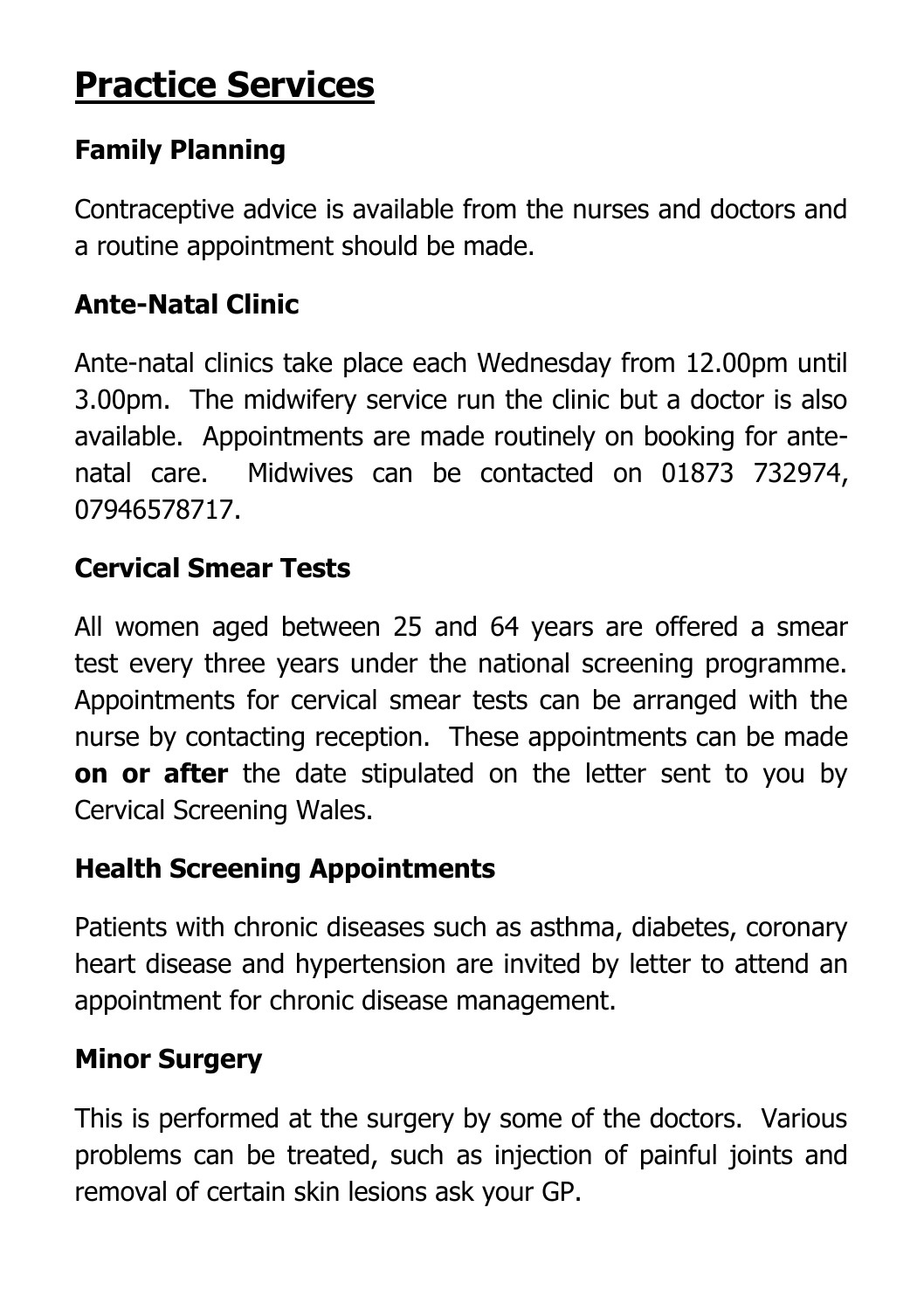#### **Health Visitors**

The Health Visitors provide clinics at the surgery. They assist the practice with childhood immunisations and domiciliary visits to the homes of the under 5's. They host several clinics at the surgery, please contact us for the latest information on days and times.

Patients who want advice and information on any aspect of child welfare and health promotion can contact the health visitors on 01873 735559. Please leave a message on the answer machine if no one answers your call and the Health Visitor will call you back when they become available.

#### **Travel Clinic**

A nurse-led travel clinic is available Monday to Friday and is on an appointment only basis. Advice on vaccinations, anti-malaria medication and other travel health related issues can be discussed with the nurse.

We are only able to administer vaccinations that are available on the NHS. Additional vaccinations may need to be arranged at a Private Travel Clinic.

Please inform Reception of your travel destination when booking your 20 minute appointment.

You are advised to book your travel appointment well in advance of your intended departure date to ensure there is time for all the vaccinations required.

Vaccinations will not be given within 72 hours of flying due to the possible risk of adverse reactions.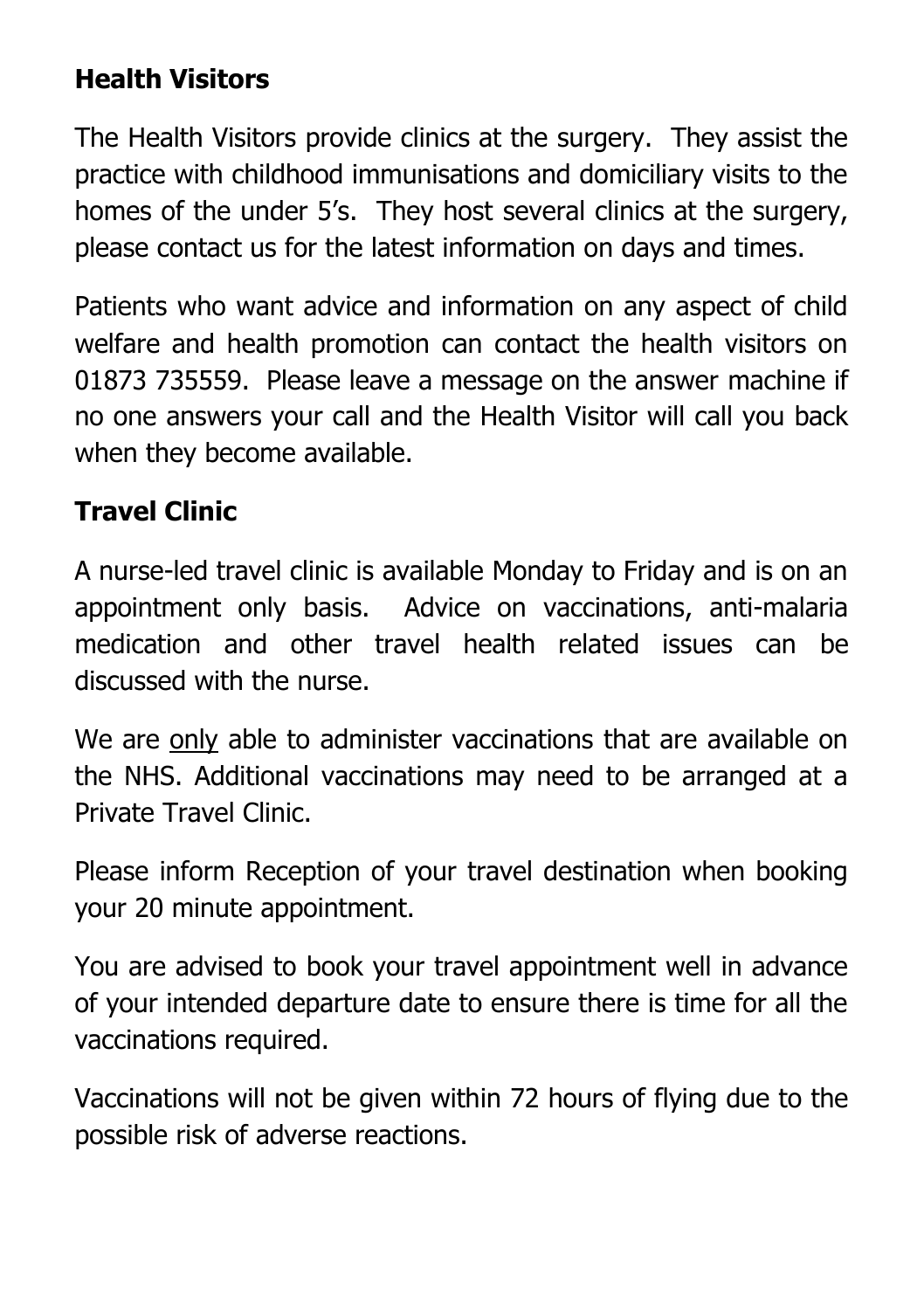# **Stop Smoking Wales**

If you feel that it is time to give up smoking then you can either self refer or speak to Nurse Jill Pritchard. The contact number for Stop Smoking Wales is 0800 0852219.

# **Suggestions and Complaints**

We always aim to provide you with the best service possible. However sometimes patients may wish to comment on the service provided by the practice. We have a procedure for this called "Putting Things Right" which is in line with NHS Wales recommendations. Please ask at Reception for a copy in English or Welsh.

You can raise a concern in a variety of ways:

- Verbally (by contacting the Practice Manager on 01873 855991 or in person)
- In writing, setting out your concerns and stating what you would like to see happen as a result of making your complaint, for example an apology and explanation
- Electronically by email to [Sarah.Lapping@wales.nhs.uk](mailto:Sarah.Lapping@wales.nhs.uk)

We will acknowledge receipt of a complaint within 2 working days and seek to resolve any concerns within 30 working days. If you are complaining on behalf of someone else, please provide their consent.

We trust that if you have a problem you will use our complaints procedure to give us an opportunity to resolve the issue and to improve the practice.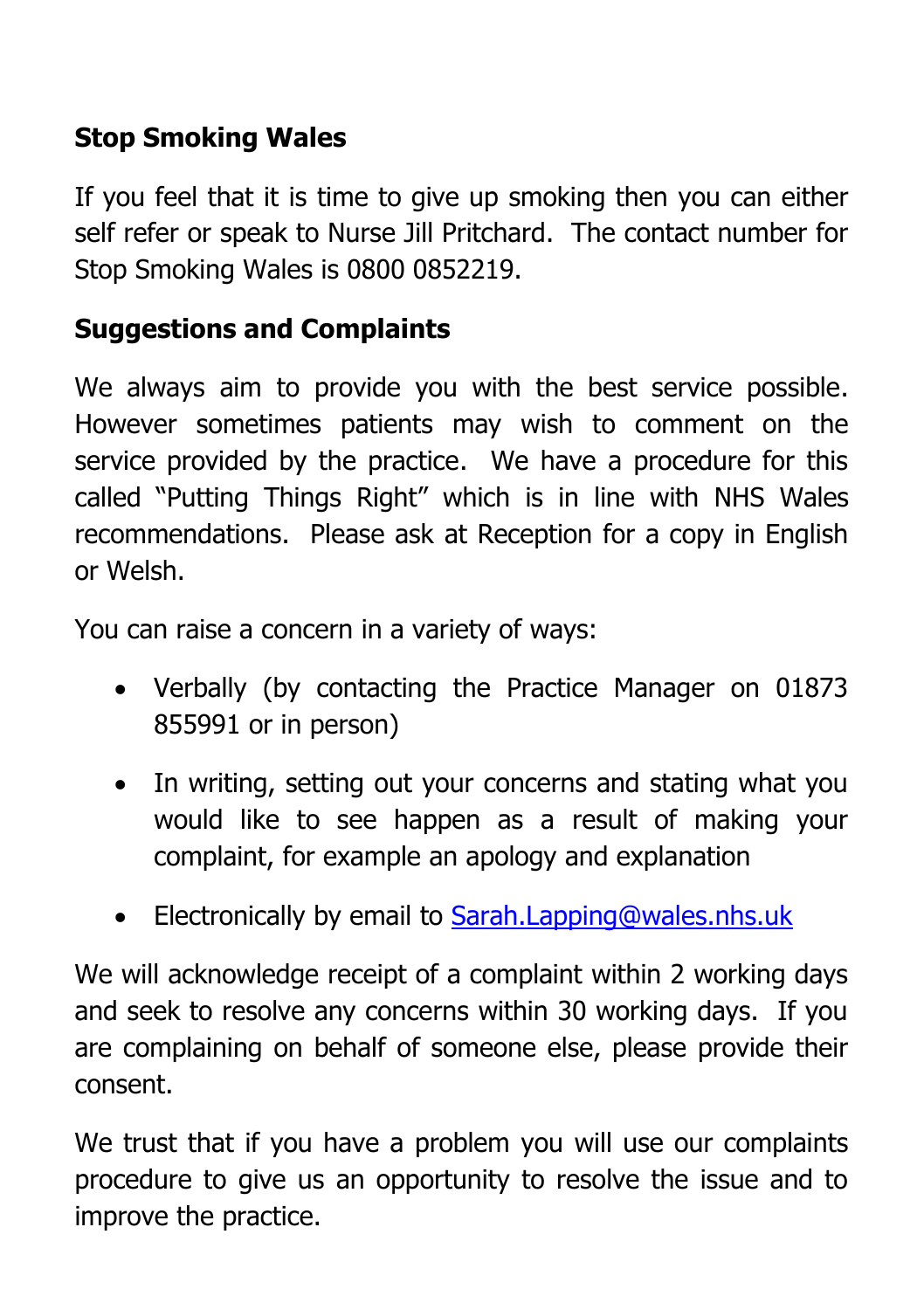If you feel unable to deal directly with the practice then you may prefer to contact Aneurin Bevan University Health Board on 01495 745656 or email [puttingthingsright.ABHB@wales.nhs.uk](mailto:puttingthingsright.ABHB@wales.nhs.uk)

The Board of Community Health Councils in Wales provides a free and confidential independent advocacy service on 02920 235558 or [enquiries@waleschc.org.uk](mailto:enquiries@waleschc.org.uk)

# **Zero Tolerance Policy**

Tudor Gate Surgery will not tolerate unacceptable verbal, aggressive or physical behaviour to its doctors, staff or other patients.

All physical abuse of any of our doctors, staff or patients will be reported to the police and the patient will be removed from our list.

Any incident of verbal abuse whether in person or on the telephone will be reported to the Practice Manager which may result in removal from the list after discussion with the Partners.